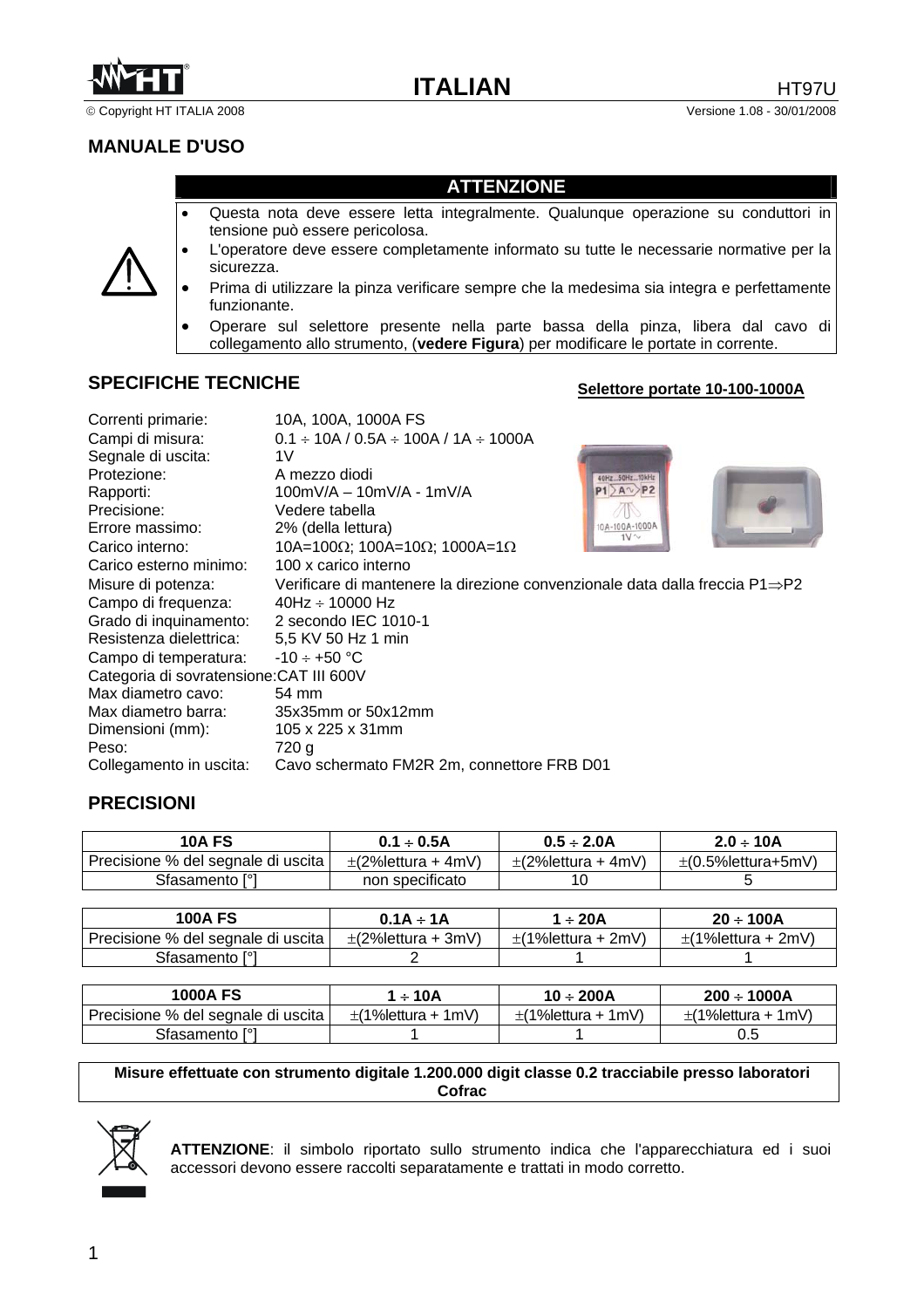

© Copyright HT ITALIA 2008 Release 1.08 - 30/01/2008

### **USER MANUAL**

#### **CAUTION**

- This note must be read in full. Any operations on live conductors can be dangerous.
- The operator is expected to be fully aware of all necessary electrical safety regulations and procedures. Safe operation is this responsibility.
- It is up to the user to ensure that the equipment is at all times in its original safe conditions.
- Operate on ranges selector on the bottom part of clamp, free of instrument connection cable, (**see Figure**) to modify current ranges.

#### **SPECIFICATIONS**

|                        |                                                                                     | Ranges selector 10-100-1000A |
|------------------------|-------------------------------------------------------------------------------------|------------------------------|
| Primary rates current: | 10A, 100A, 1000A FS                                                                 |                              |
| Measuring range:       | $0,1 \div 10A / 0.5A \div 100A / 1A \div 1000A$                                     |                              |
| Output signal:         | 1V                                                                                  |                              |
| Protection:            | By diodes                                                                           |                              |
| Ratio:                 | $100mV/A - 10mV/A$ and $1mV/A$                                                      | 50Hz 10kHz                   |
| Accuracy:              | See table                                                                           | $P1$ A $\rightarrow$ P2      |
| Max error:             | 2% (of reading)                                                                     |                              |
| Internal load:         | 10A=100Ω; 100A=10Ω; 1000A=1Ω                                                        | 10A-100A-1000A<br>$1V \sim$  |
| External min load:     | 100 times the internal load                                                         |                              |
| Power measurement:     | Take care to keep the conventional direction P1 $\Rightarrow$ P2 rear of the arrows |                              |
| Frequency range:       | 40Hz to 10000 Hz                                                                    |                              |
| Pollution degree:      | 2 according to IEC 1010-1                                                           |                              |
| Dielectric strength:   | 5,5 KV 50 Hz 1 min                                                                  |                              |
| Temperature range:     | $-10 \div +50$ °C                                                                   |                              |
| Overvoltage category:  | CAT III 600V                                                                        |                              |
| "Opening" cable:       | 54 mm                                                                               |                              |
| "Opening" bus bars:    | 35x35mm or 50x12mm                                                                  |                              |
| Dimensions (mm):       | 105 x 225 x 31mm                                                                    |                              |
| Weight:                | 720 g                                                                               |                              |
| Output connection:     | Shielded cable FM2R 2m long, ended with a FRB D01 connector                         |                              |

# **ACCURACIES**

| <b>10A FS</b>               | $0.1 \div 0.5$ A    | $0.5 \div 2.0$ A    | $2.0 \div 10A$          |
|-----------------------------|---------------------|---------------------|-------------------------|
| Accuracy % of output signal | $\pm$ (2%rdg + 4mV) | $\pm$ (2%rdg + 4mV) | $\pm (0.5\%$ rdg + 5mV) |
| Phase error [°]             | not specified       |                     |                         |

| <b>100A FS</b>              | $0.1 \div 1$ A      | 1 ÷ 20A             | 20 ÷ 100A           |
|-----------------------------|---------------------|---------------------|---------------------|
| Accuracy % of output signal | $\pm$ (2%rdg + 3mV) | $\pm$ (1%rdg + 2mV) | $\pm$ (1%rdg + 2mV) |
| Phase error [°]             |                     |                     |                     |

| 1000A FS                    | ∣ ÷ 10A             | $10 \div 200$ A     | $200 \div 1000A$    |
|-----------------------------|---------------------|---------------------|---------------------|
| Accuracy % of output signal | $\pm$ (1%rdg + 1mV) | $\pm$ (1%rdg + 1mV) | $\pm$ (1%rdg + 1mV) |
| Phase error [°]             |                     |                     |                     |

#### **Measurements performed with digital instrument, model 1.200.000 digits class 0.2 Cofrac traceable**



**CAUTION**: this symbol indicates that equipment and its accessories shall be subject to a separate collection and correct disposal.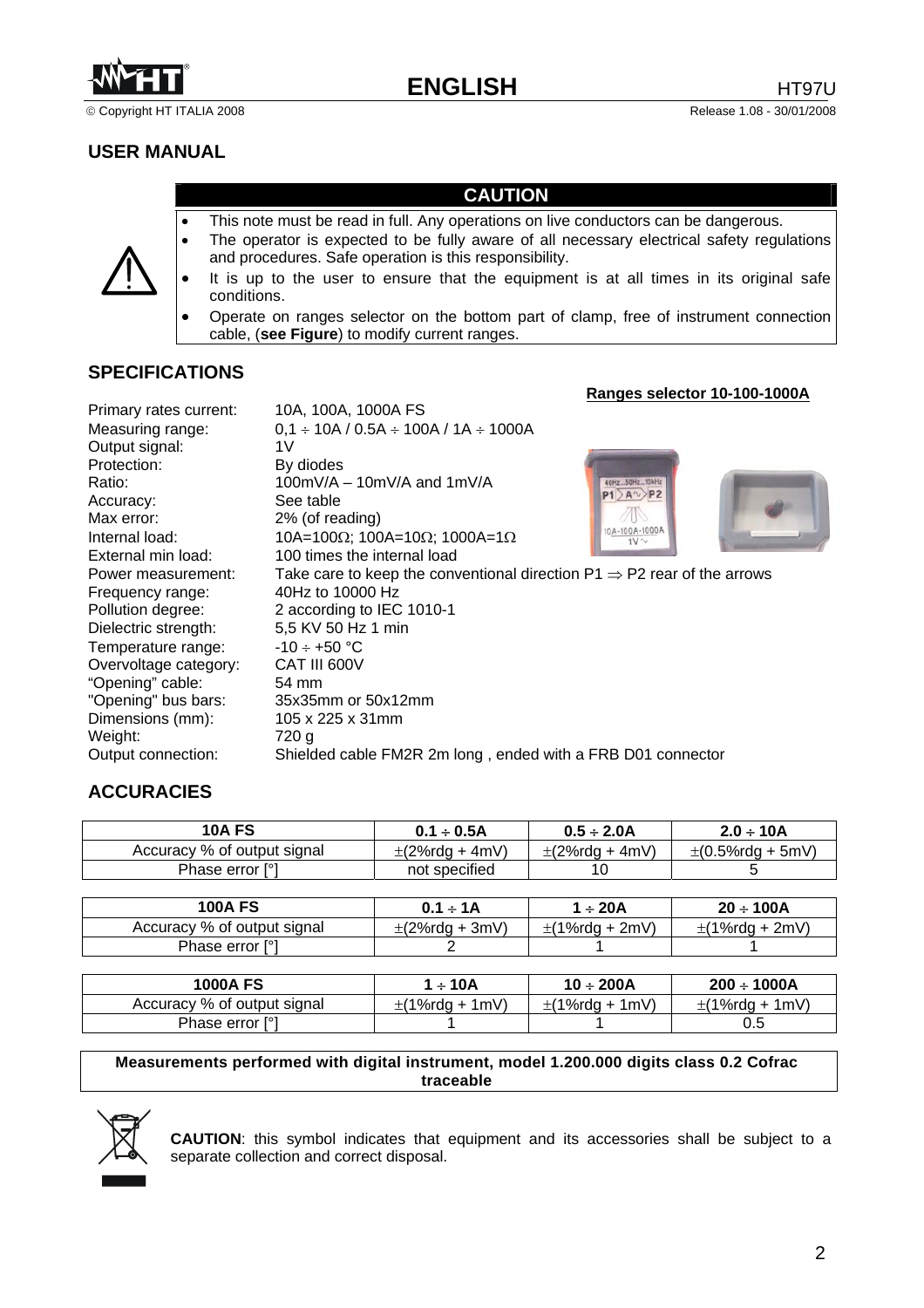

© Copyright HT ITALIA 2008 Versión 1.08 - 30/01/2008

### **MANUAL DE INSTRUCCIONES**

#### **ATENCIÓN**

- Esta nota debe ser leida en su totalidad. Cualquier operación sobre el conductor con tensión puede ser peligrosa.
- El usuario debe estar completamente informado sobre todas las normativas necesarias de seguridad.
- Antes de utilizar la pinza verifique siempre que la misma esté integra y funcionalmente perfecta.
- Opere sobre el selector presente en la parte inferior de la pinza, libre del cable de conexión del instrumento, (**ver Figura**) para modificar la escala en corriente.

# **ESPECIFICACIONES**

#### **Selector escalas 10-100-1000A**

| Corriente primaria:<br>Rango medida:<br>Señal de salida:<br>Protección:<br>Relación:<br>Precisión:<br>Error máximo:<br>Carga interna:<br>Carga externa mínima:<br>Medida de potencia:<br>Rango de frecuencia:<br>Grado de polución:<br>Resistencia dieléctrica:<br>Rango de temperatura:<br>Categoría de sobretensión: CAT III 600V<br>Máx diámetro cable:<br>Máx diámetro embarrado: 35x35mm or 50x12mm | 10A, 100A, 1000A FE<br>$0.1 \div 10A / 0.5A \div 100A / 1A \div 1000A$<br>1V<br>De medio diodo<br>40Hz 50Hz 10kHz<br>100mV/A $-$ 10mV/A and 1mV/A<br>$P1$ A $\Diamond$ P2<br>Ver tabla<br>2% (de la lectura)<br>10A-100A-1000A<br>$1V \sim$<br>10A=100Ω; 100A=10Ω; 1000A=1Ω<br>100 x carga interna<br>Verifique mantener la dirección de la flecha en dirección a la carga $P1 \Rightarrow P2$<br>40Hz to 10000 Hz<br>2 segundos IEC 1010-1<br>5,5 KV 50 Hz 1 min<br>$-10 \div +50$ °C<br>54 <sub>mm</sub> |
|----------------------------------------------------------------------------------------------------------------------------------------------------------------------------------------------------------------------------------------------------------------------------------------------------------------------------------------------------------------------------------------------------------|------------------------------------------------------------------------------------------------------------------------------------------------------------------------------------------------------------------------------------------------------------------------------------------------------------------------------------------------------------------------------------------------------------------------------------------------------------------------------------------------------------|
|                                                                                                                                                                                                                                                                                                                                                                                                          |                                                                                                                                                                                                                                                                                                                                                                                                                                                                                                            |
| Dimensiones (mm):                                                                                                                                                                                                                                                                                                                                                                                        | $105 \times 225 \times 31$ mm                                                                                                                                                                                                                                                                                                                                                                                                                                                                              |
| Peso:                                                                                                                                                                                                                                                                                                                                                                                                    | 720 g                                                                                                                                                                                                                                                                                                                                                                                                                                                                                                      |
| Conexión de salida:                                                                                                                                                                                                                                                                                                                                                                                      | Cable apantallado FM2R 2m, conector FRB D01                                                                                                                                                                                                                                                                                                                                                                                                                                                                |

# **PRECISIÓN**

| 10A FE                            | $0.1 \div 0.5$ A         | $0.5 \div 2.0$ A         | $2.0 \div 10A$             |
|-----------------------------------|--------------------------|--------------------------|----------------------------|
| Precisión % de la señal de salida | $\pm$ (2% lectura + 4mV) | $\pm$ (2% lectura + 4mV) | $\pm$ (0.5% lectura + 5mV) |
| Desfase [°1                       | not specified            |                          |                            |

| <b>100A FE</b>                    | $0.1 \div 1$ $A$         | ÷ 20A                    | $20 \div 100A$          |
|-----------------------------------|--------------------------|--------------------------|-------------------------|
| Precisión % de la señal de salida | $\pm$ (2% lectura + 3mV) | $\pm$ (1% lectura + 2mV) | $\pm$ (1%lectura + 2mV) |
| Desfase [°1                       |                          |                          |                         |

| <b>1000A FE</b>                   | 1 ÷ 10A                  | $10 \div 200$ A          | $200 \div 1000A$        |
|-----------------------------------|--------------------------|--------------------------|-------------------------|
| Precisión % de la señal de salida | $\pm$ (1% lectura + 1mV) | $\pm$ (1% lectura + 1mV) | $\pm$ (1%lectura + 1mV) |
| Desfase [° <sup>1</sup>           |                          |                          |                         |

**Medida efectuada con instrumento digital 1.200.000 digitos clase 0.2 trazable según laboratorio Cofrac** 



**ATENCIÓN**: el símbolo incluido sobre el instrumento indica que el aparato y sus accesorios deben ser reciclados separadamente y tratados de modo correcto.